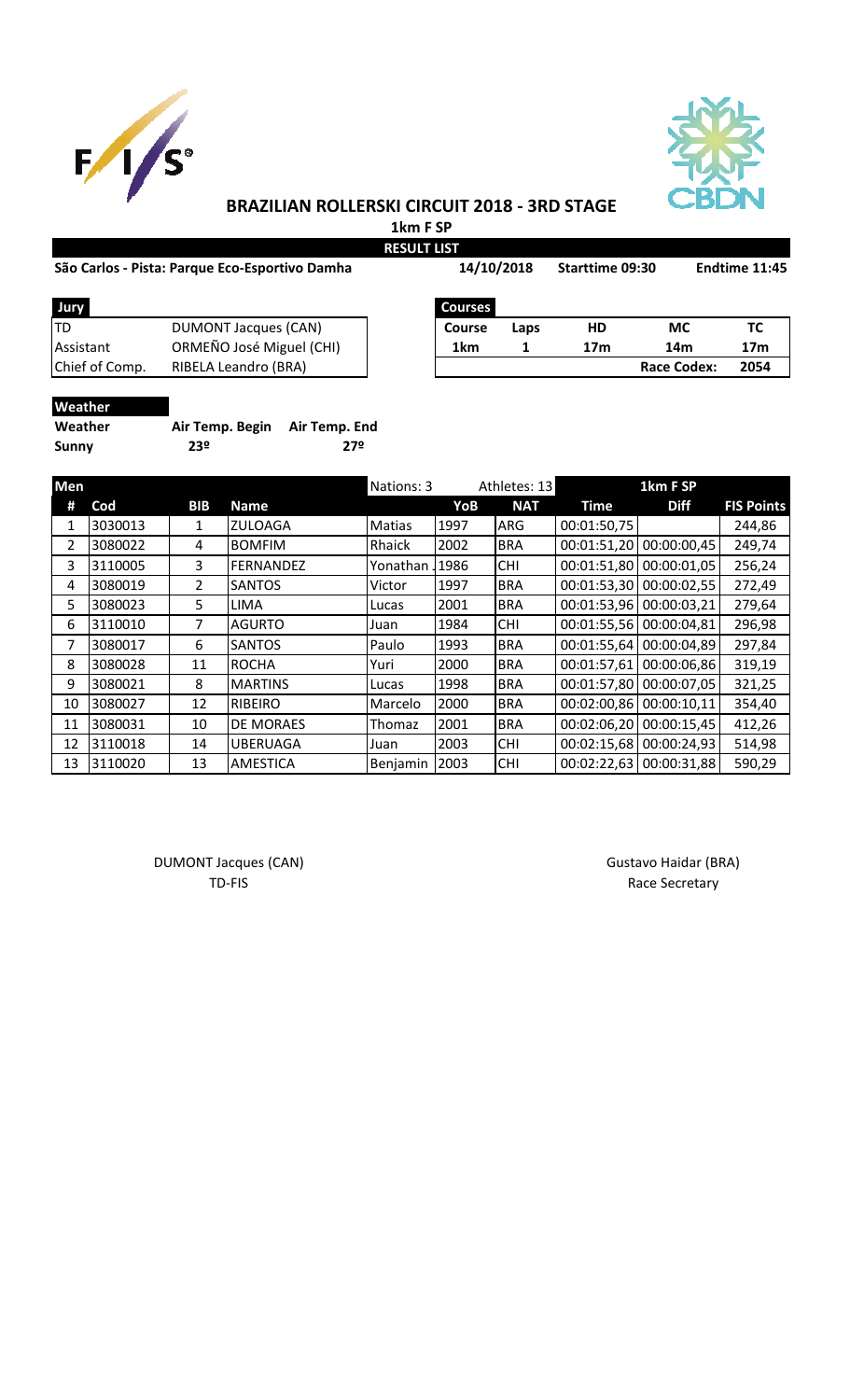



# **BRAZILIAN ROLLERSKI CIRCUIT 2018 - 3RD STAGE**

**1km F SP STARTLIST**

### São Carlos - Pista: Parque Eco-Esportivo Damha **14/10/2018** Starttime 09:30

**14/10/2018**

| Jury           | <b>Courses</b>           |        |      |     |                    |     |
|----------------|--------------------------|--------|------|-----|--------------------|-----|
| TD             | DUMONT Jacques (CAN)     | Course | Laps | HD  | МC                 | ТС  |
| Assistant      | ORMEÑO José Miguel (CHI) | 1km    |      | 17m | 14m                | 17r |
| Chief of Comp. | RIBELA Leandro (BRA)     |        |      |     | <b>Race Codex:</b> | 205 |

| Jury           |                          | <b>Courses</b> |      |     |             |      |
|----------------|--------------------------|----------------|------|-----|-------------|------|
| TD             | DUMONT Jacques (CAN)     | <b>Course</b>  | Laps | HD  | МC          |      |
| Assistant      | ORMEÑO José Miguel (CHI) | 1km            |      | 17m | 14m         | 17m  |
| Chief of Comp. | RIBELA Leandro (BRA)     |                |      |     | Race Codex: | 2054 |

| Men |         |            |                  | Nations: 3 |      | Athletes: 13 |             | 1km F SP    |                   |
|-----|---------|------------|------------------|------------|------|--------------|-------------|-------------|-------------------|
| #   | Cod     | <b>BIB</b> | <b>Name</b>      |            | YoB  | <b>NAT</b>   | <b>Time</b> | <b>Diff</b> | <b>FIS Points</b> |
| 1   | 3030013 | 1          | <b>ZULOAGA</b>   | Matias     | 1997 | <b>ARG</b>   | 09:30:00    |             |                   |
| 2   | 3080019 | 2          | <b>SANTOS</b>    | Victor     | 1997 | <b>BRA</b>   | 09:30:15    |             |                   |
| 3   | 3110005 | 3          | FERNANDEZ        | Yonathan.  | 1986 | <b>CHI</b>   | 09:30:30    |             |                   |
| 4   | 3080022 | 4          | <b>BOMFIM</b>    | Rhaick     | 2002 | <b>BRA</b>   | 09:30:45    |             |                   |
| 5   | 3080023 | 5          | <b>LIMA</b>      | Lucas      | 2001 | <b>BRA</b>   | 09:31:00    |             |                   |
| 6   | 3080017 | 6          | <b>SANTOS</b>    | Paulo      | 1993 | <b>BRA</b>   | 09:31:15    |             |                   |
| 7   | 3110010 | 7          | <b>AGURTO</b>    | Juan       | 1984 | <b>CHI</b>   | 09:31:30    |             |                   |
| 8   | 3080021 | 8          | <b>MARTINS</b>   | Lucas      | 1998 | <b>BRA</b>   | 09:31:45    |             |                   |
| 9   | 3080031 | 10         | <b>DE MORAES</b> | Thomaz     | 2001 | <b>BRA</b>   | 09:32:00    |             |                   |
| 10  | 3080028 | 11         | <b>ROCHA</b>     | Yuri       | 2000 | <b>BRA</b>   | 09:32:15    |             |                   |
| 11  | 3080027 | 12         | <b>RIBEIRO</b>   | Marcelo    | 2000 | <b>BRA</b>   | 09:32:30    |             |                   |
| 12  | 3110020 | 13         | <b>AMESTICA</b>  | Benjamin   | 2003 | <b>CHI</b>   | 09:32:45    |             |                   |
| 13  | 3110018 | 14         | <b>UBERUAGA</b>  | Juan       | 2003 | <b>CHI</b>   | 09:33:00    |             |                   |

DUMONT Jacques (CAN) and the contract of the contract of Gustavo Haidar (BRA) and Gustavo Haidar (BRA)

TD-FIS Race Secretary